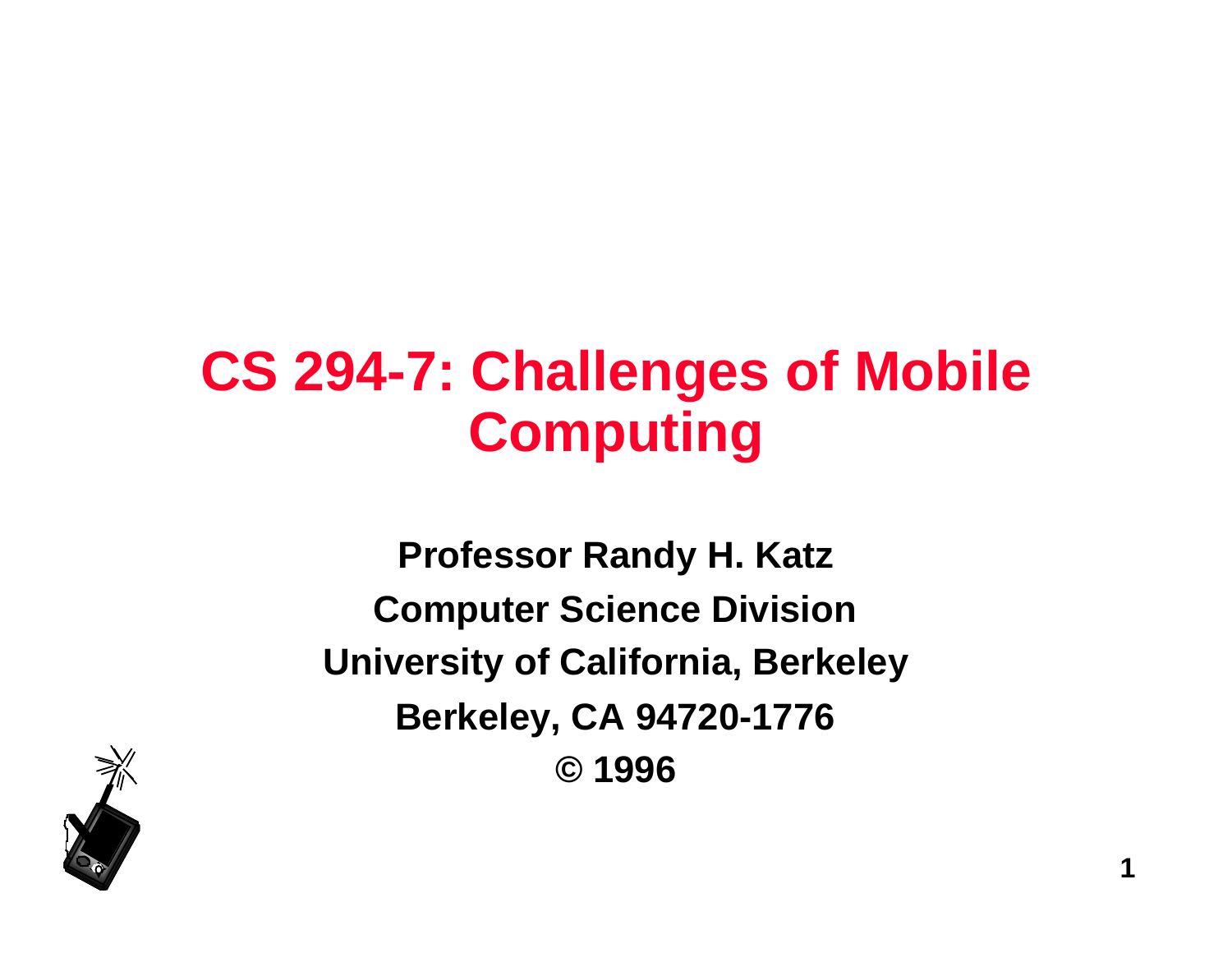## **Natural Evolution of Computing**





**Freedom from Collocation**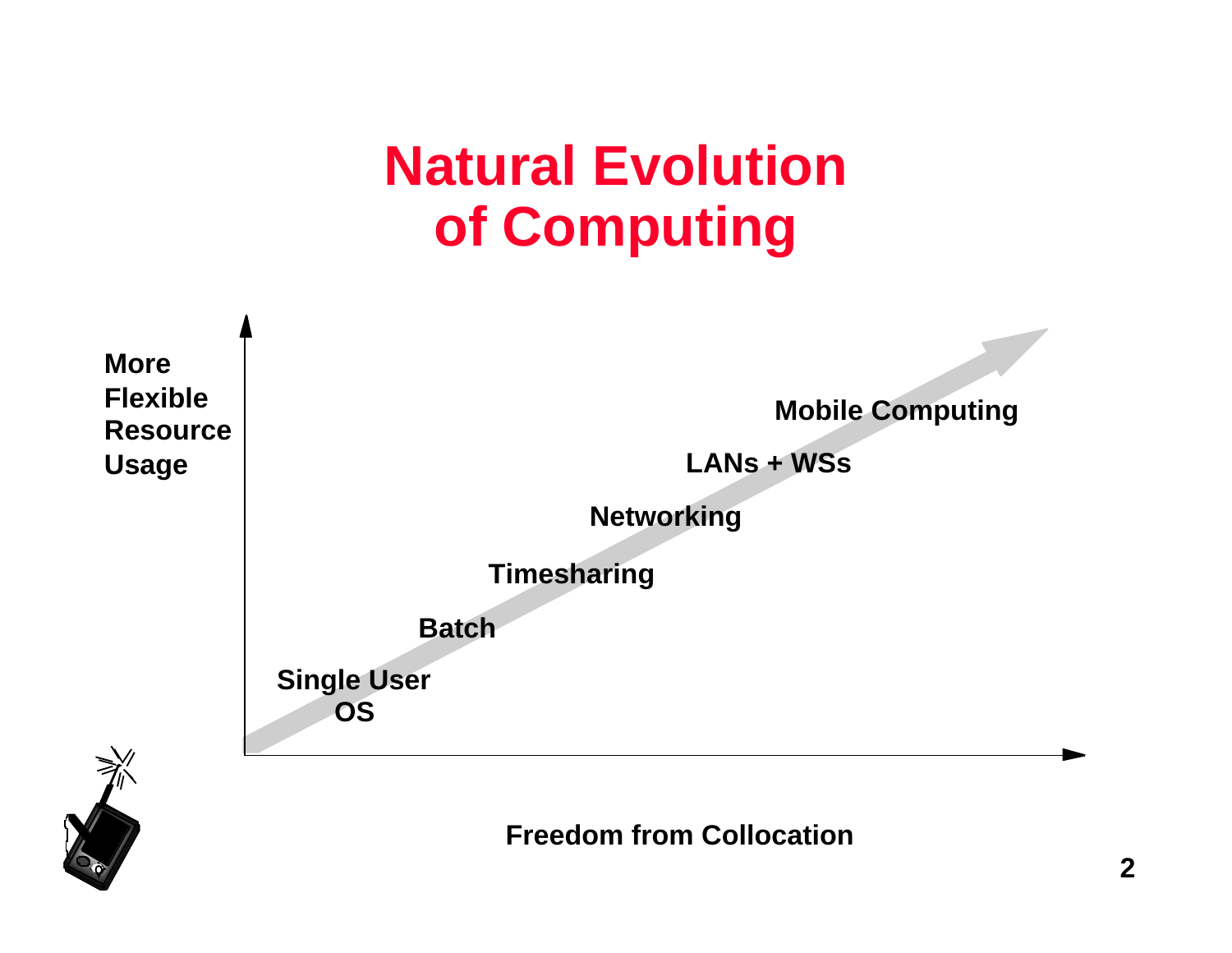# **Research Issues in Mobile Computing**

### • **Wireless Communications**

- **Quality of connectivity**
- **Bandwidth limitations**
- **Mobility**
	- **Location transparency**
	- **Location dependency**
- **Portability**
	- **Power limitations**
	- **Display, processing, storage limitations**

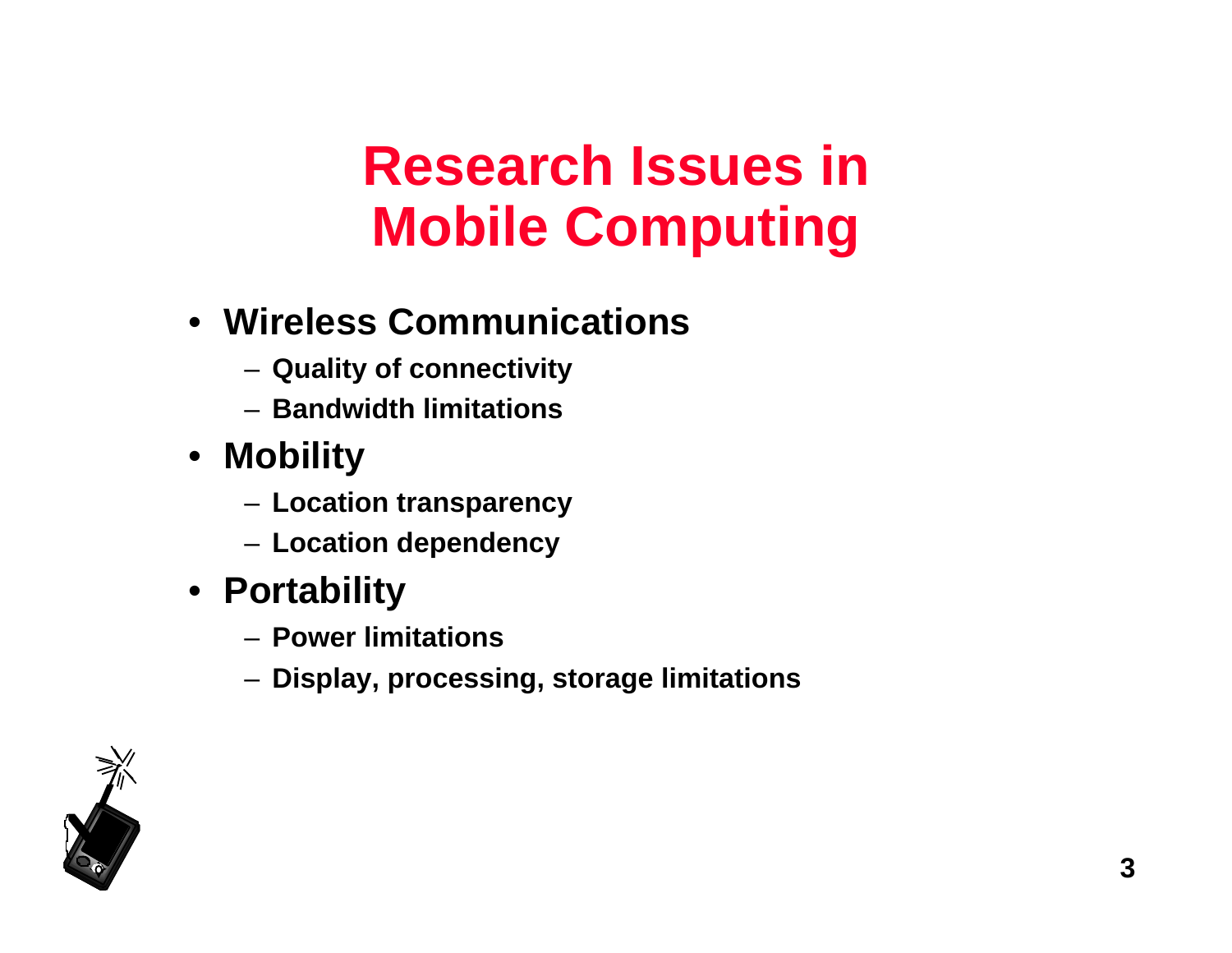# **Classes of Mobile Devices**

- **Display Only**
	- **InfoPad model: limited portable processing**
	- **Constrained to operation within prepared infrastructure, like a cordless phone**
	- **Advantages with respect to power consumption, upgrade path, lightweight, impact of lost/broken/stolen device**

### • **Laptop Computer**

- **Thinkpad model: significant portable processing, operates independently of wireless infrastructure**
- **Disadvantages: power consumption, expensive, significant loss exposure, typically greater than 5 pounds**
- **Personal Digital Assistant**
	- **Somewhere between these extremes**

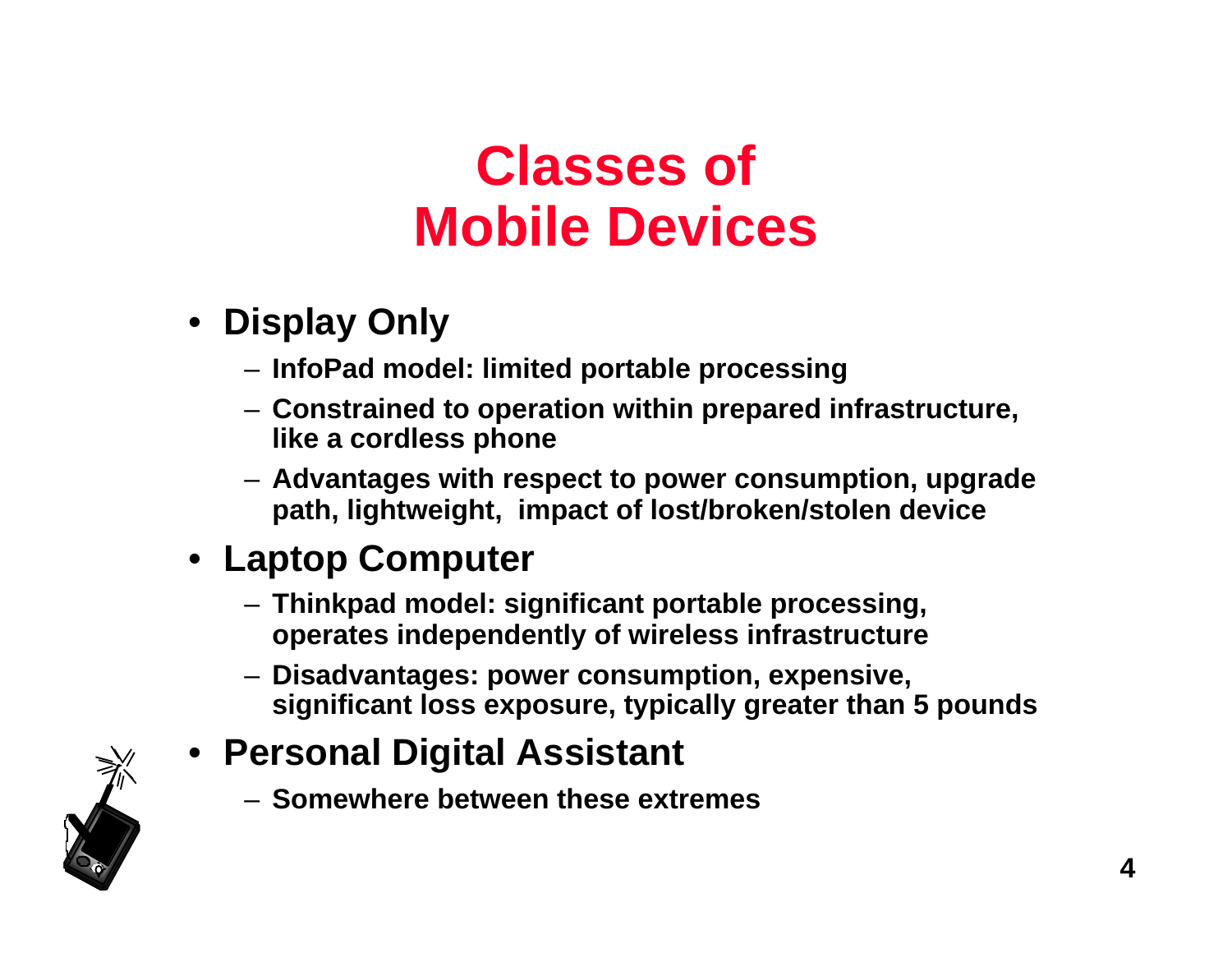# **Wireless Communications**

- **Harsh communications environment:**
	- **Lower bandwidth/higher latency: good enough for videoconferencing?**
	- **Higher error rates**
	- **More frequent disconnection**
	- **Performance depends on density of nearby users but inherent scalability of cellular/frequency reuse architecture helps**

### • **Connection/Disconnection**

- **Network failure is common**
- **Autonomous operation is highly desirable**
	- » **Caching is a good idea, e.g., web cache**
- **Asynchronous/spool-oriented applications, like mail or printing**
	- » **Trickle back data when bandwidth is available**
- **Disconnected file systems: CODA (CMU), Ficus (UCLA)**

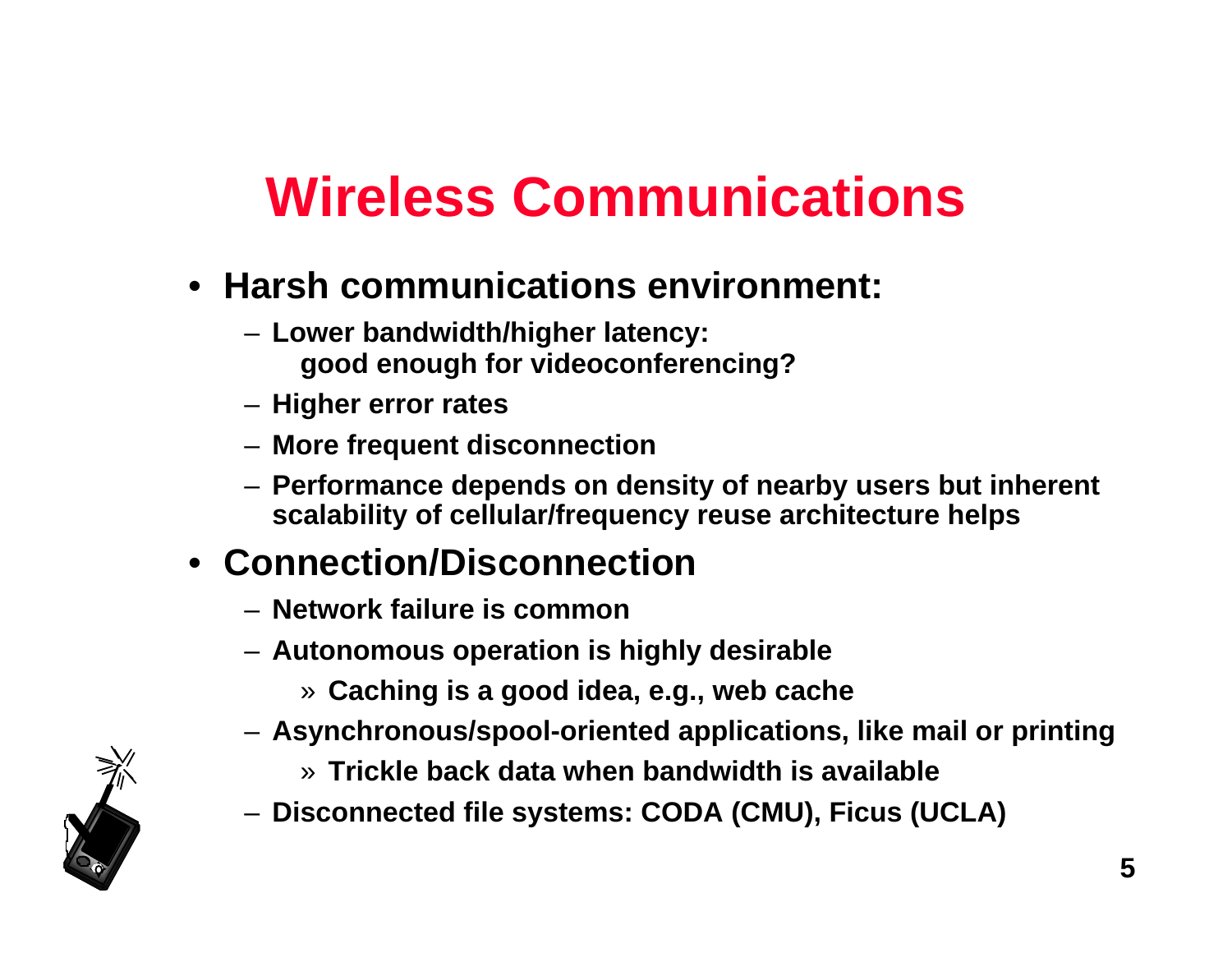# **Wireless Communications**

- **Low Bandwidth**
	- **Orders of magnitude differences between wide-area, inbuilding wireless**

### • **Variable Bandwidth**

- **Applications adaptation to changing quality of connectivity**
	- » **High bandwidth, low latency: business as usual**
	- » **High bandwidth, high latency: aggressive prefetching**
	- » **Low bandwidth, high latency: asynchronous operation, use caches to hide latency, predict future references/trickle in, etc. etc.**
- **Heterogeneous Networks**
	- **"Vertical Handoff" among colocated wireless networks**

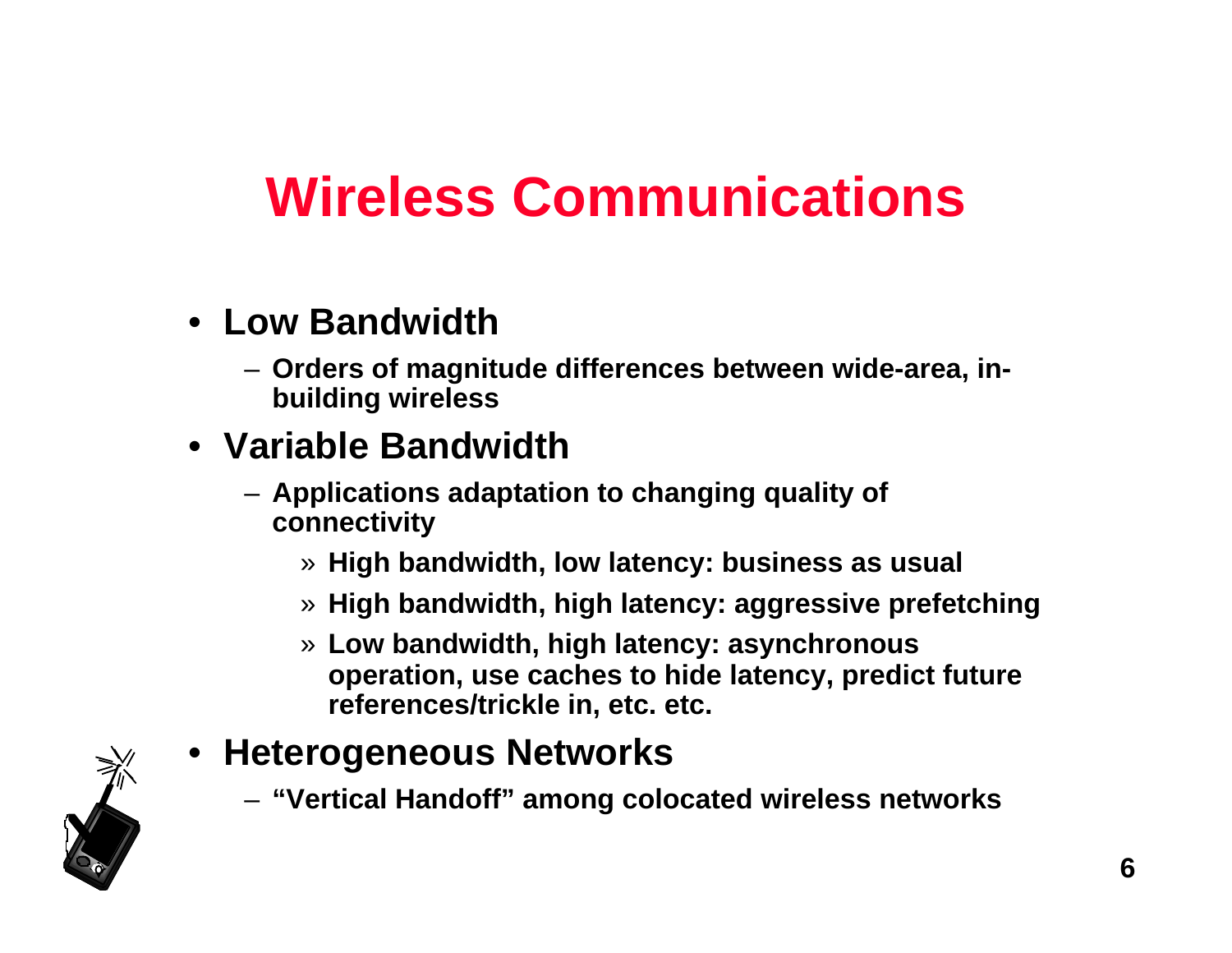### **Heterogeneous "Wireless Overlay" Networks**

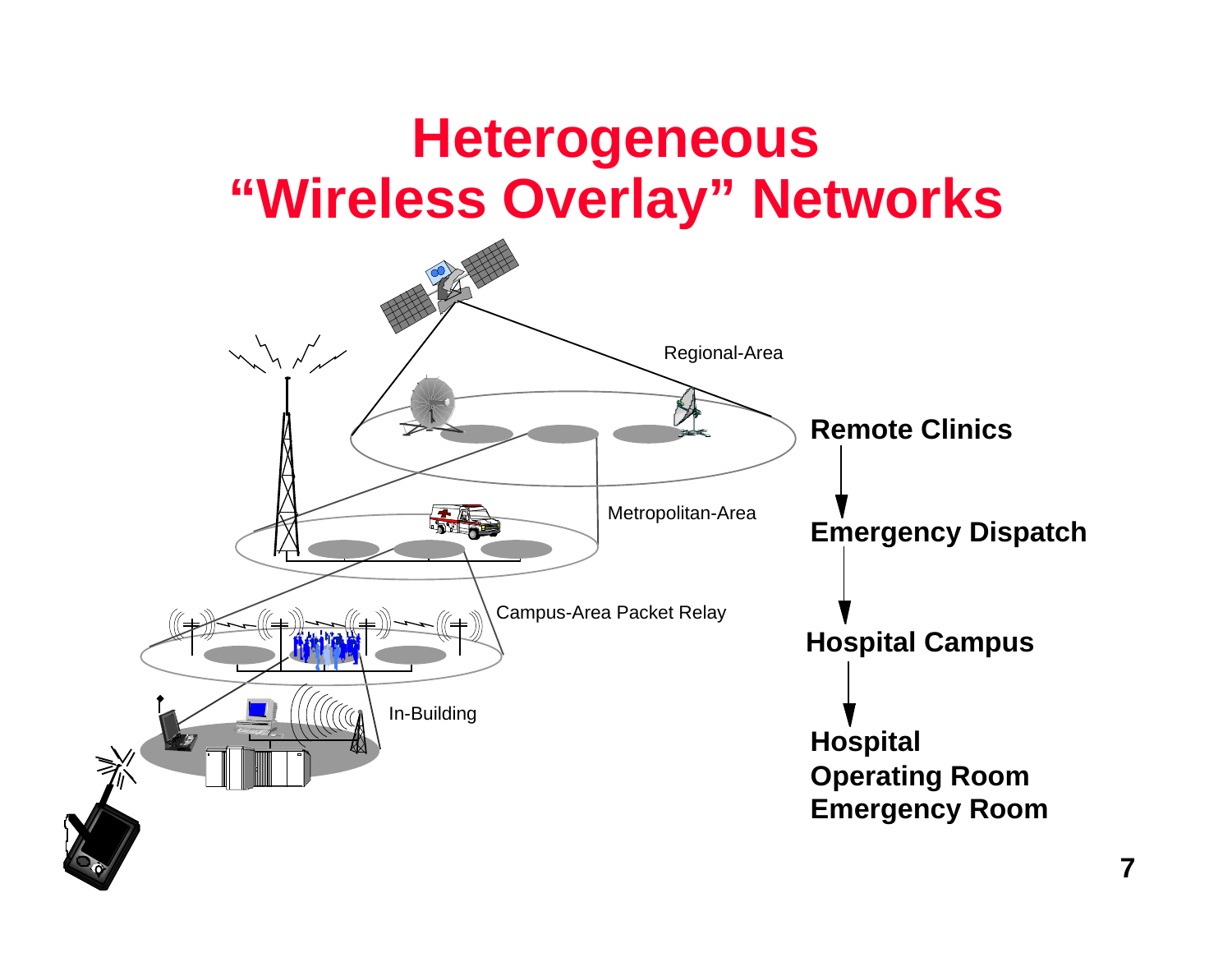# **Wireless Communications Bandwidths and Latencies**

| <b>Type of</b><br><b>Network</b>              | <b>Bandwidth</b>                                         | <b>Latency</b>   | <b>Mobility</b>                | <b>Typ Video</b><br><b>Performance</b>             | <b>Typ Audio</b><br><b>Performance</b>               |
|-----------------------------------------------|----------------------------------------------------------|------------------|--------------------------------|----------------------------------------------------|------------------------------------------------------|
| In-Building                                   | $>> 1$ Mbps<br>Comm'l RF: 2 Mbps<br>Research IR: 50 Mbps | $< 10$ ms        | Pedestrian                     | 2-Way 'ractive<br><b>Full Frame Rate</b><br>(Comp) | <b>High Quality</b><br>16-bit Samples<br>22 Khz Rate |
| Campus-Area<br>Packet Relay<br><b>Network</b> | 64 Kbps                                                  | $100 \text{ ms}$ | Pedestrian                     | Med. Quality<br><b>Slow Scan</b>                   | Med. Quality<br><b>Reduced Rate</b>                  |
| Wide-Area                                     | $19.2$ Kbps                                              | $>100$ ms        | Vehicular                      | <b>Freeze Frame</b>                                | Asynchronous<br>"Voice Mail"                         |
| Regional-Area<br>(LEO/DBS/VSAT)               | $4.8 \text{ kbps}-10+ \text{Mbps}$<br>(asymmetric)       | $>100$ ms        | Vehicular<br><b>Stationary</b> | Seconds/Frame<br><b>Freeze Frame</b>               | Asynchronous<br>"Voice Mail"                         |

**Contrast with 100 mbps Fast Ethernet or 155 mbps ATM Plus these bandwidths are SHARED among colocated users!**



**Immediate future: 20 mbps wireless in-building (European HiperLAN) 64 kbps wide area (European GSM) InfoPad: 200 mbps CDMA radio/2 mbps per user**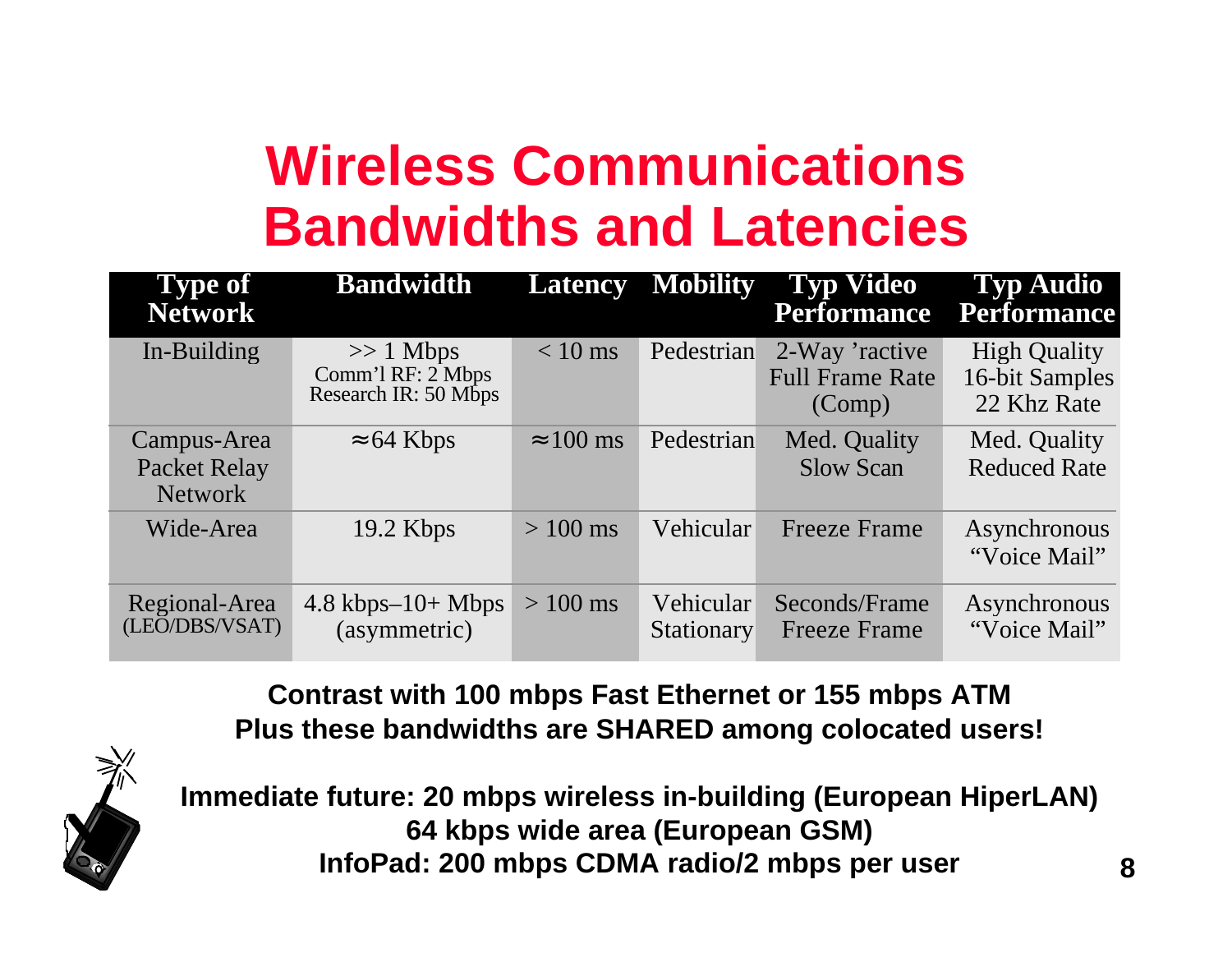# **Wireless Communications**

#### • **Security Concerns**

- **Authentication is critical**
	- » **Normal network point of attachment is a wall tap**
	- » **Wireless access makes network attachment too easy**
- **Exposure to over-the-air wiretapping**
	- » **Any transmitter can also be a receiver!**
	- » **Some wireless networks provide secure airlinks (e.g., CDPD)**
	- » **Made more difficult by spread spectrum technologies**

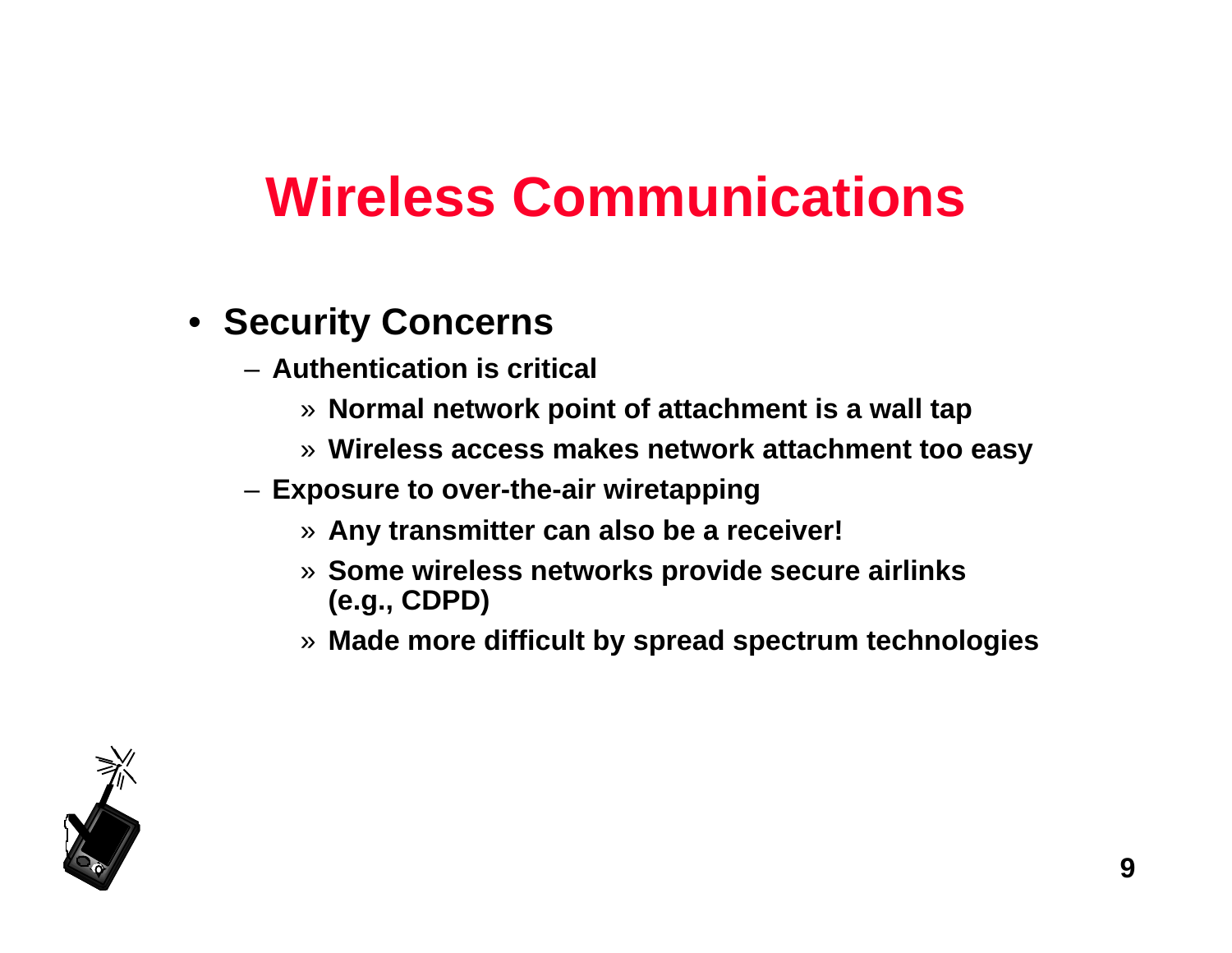# **Mobility**

- **Address Migration**
	- **Existing applications send packets to a fixed network address**
	- **Need to support dynamically changing "local" addresses as mobile device moves through network**
	- **Mobile IP specification: home environment tracks mobile device's current location through registration procedure**
	- **Route optimization: exploit local caches of <global destination node addresses, current care-of address>**
	- **Location updates:**
		- » **Forwarding**
		- » **Hierarchical mobility agents**
	- **Other routing issues: e.g., multicast**

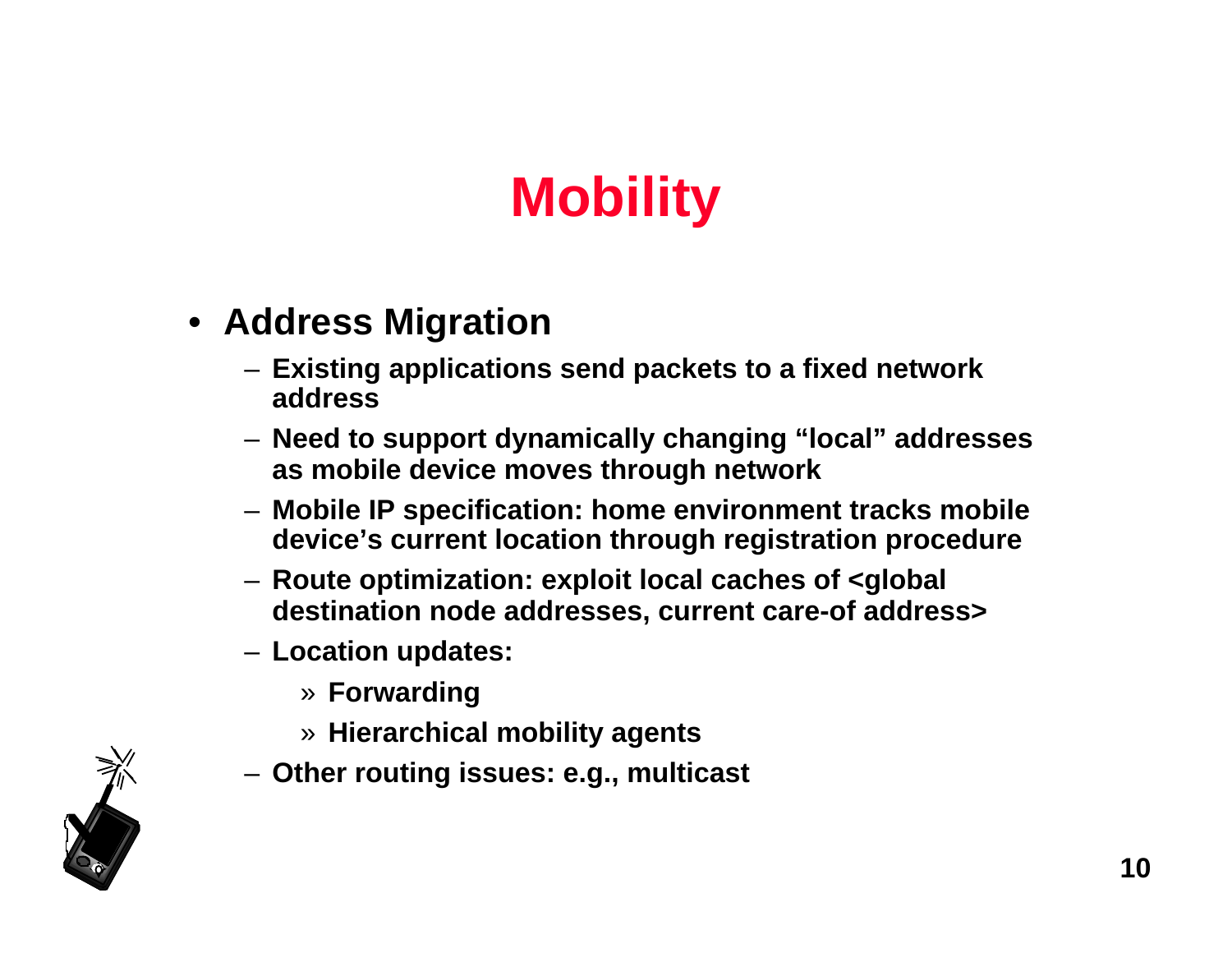### **Mobility: IP Routing**

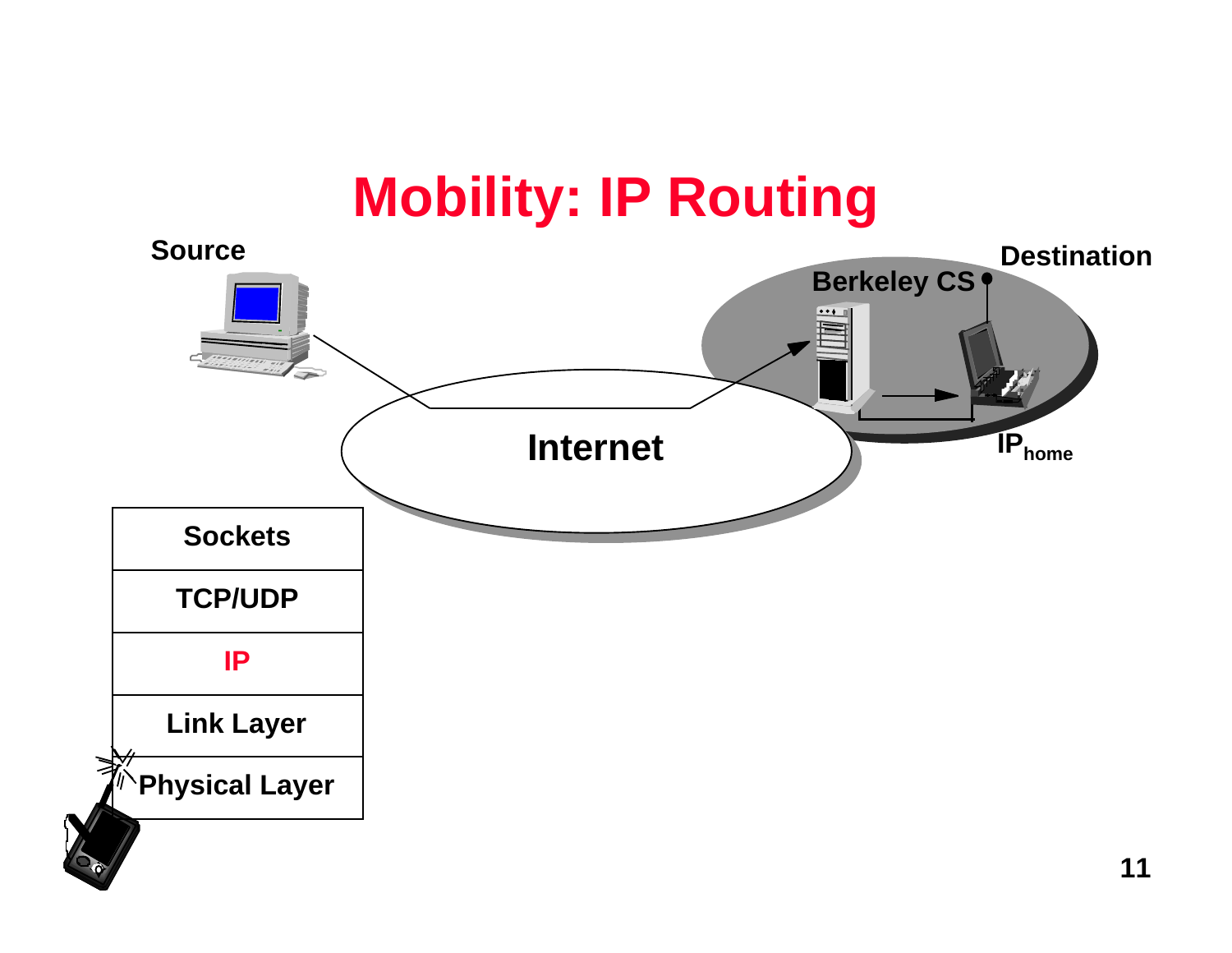## **Mobility: Mobile IP**

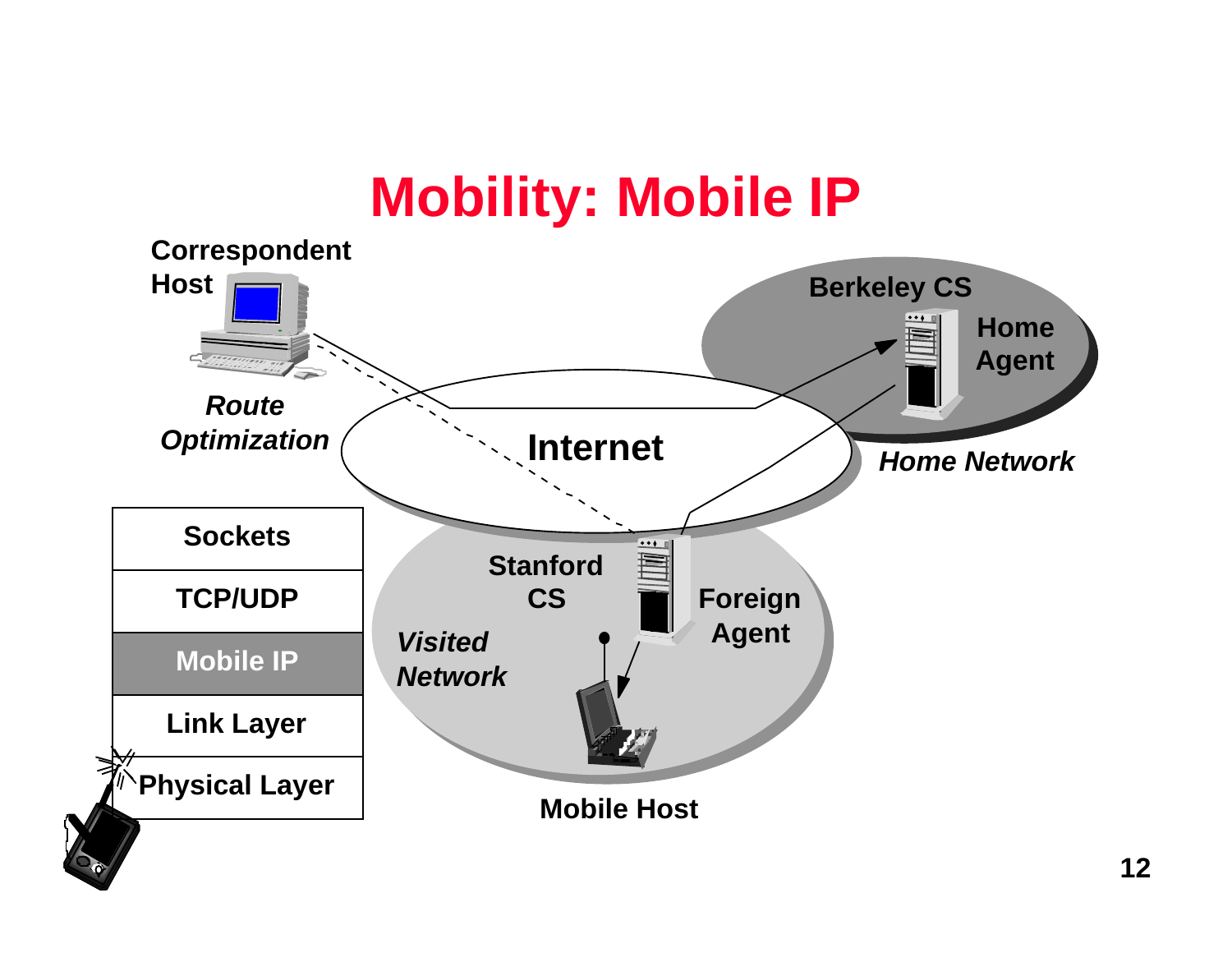# **Mobility**

- **Location Dependent Services**
	- **Discovery: What services exist in my local environment? e.g., printers, file and compute services, special local applications, etc.**
	- **Follow me services: "Route calls to my current location," "Migrate my workstation desktop to the nearest workstation screen"**
	- **Information services:** 
		- » **Broadcast/"push" information (e.g., "Flight 59 will depart from Gate 23")**
		- » **"Pull" information (e.g., "What gate will Flight 59 depart from?")**
	- **Service migration: computations, caches, state, etc. follow mobile device as it moves through the network**
	- **Privacy: what applications can track user locations?**

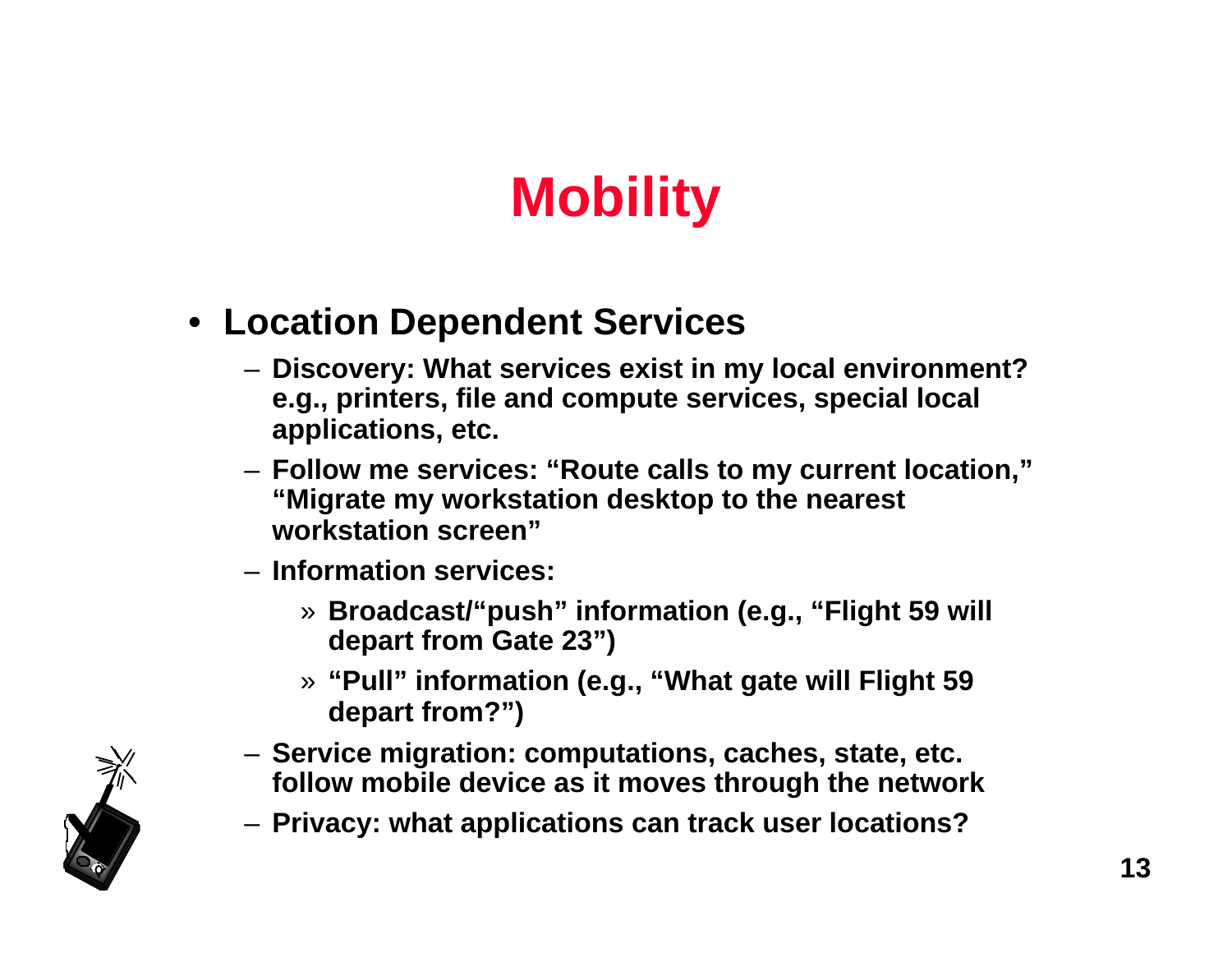# **Portability**

### • **Low Power**

- **Limited compute performance**
- **Low quality displays**

### • **Loss of Data**

- **Easily lost**
- **Must be conceived as being "network-integrated"**

#### • **Small User Interface**

- **Limited real estate for keyboards**
- **Icon intensive/handwriting/speech**

### • **Small Local Storage**

– **Flash memory rather than disk drive**

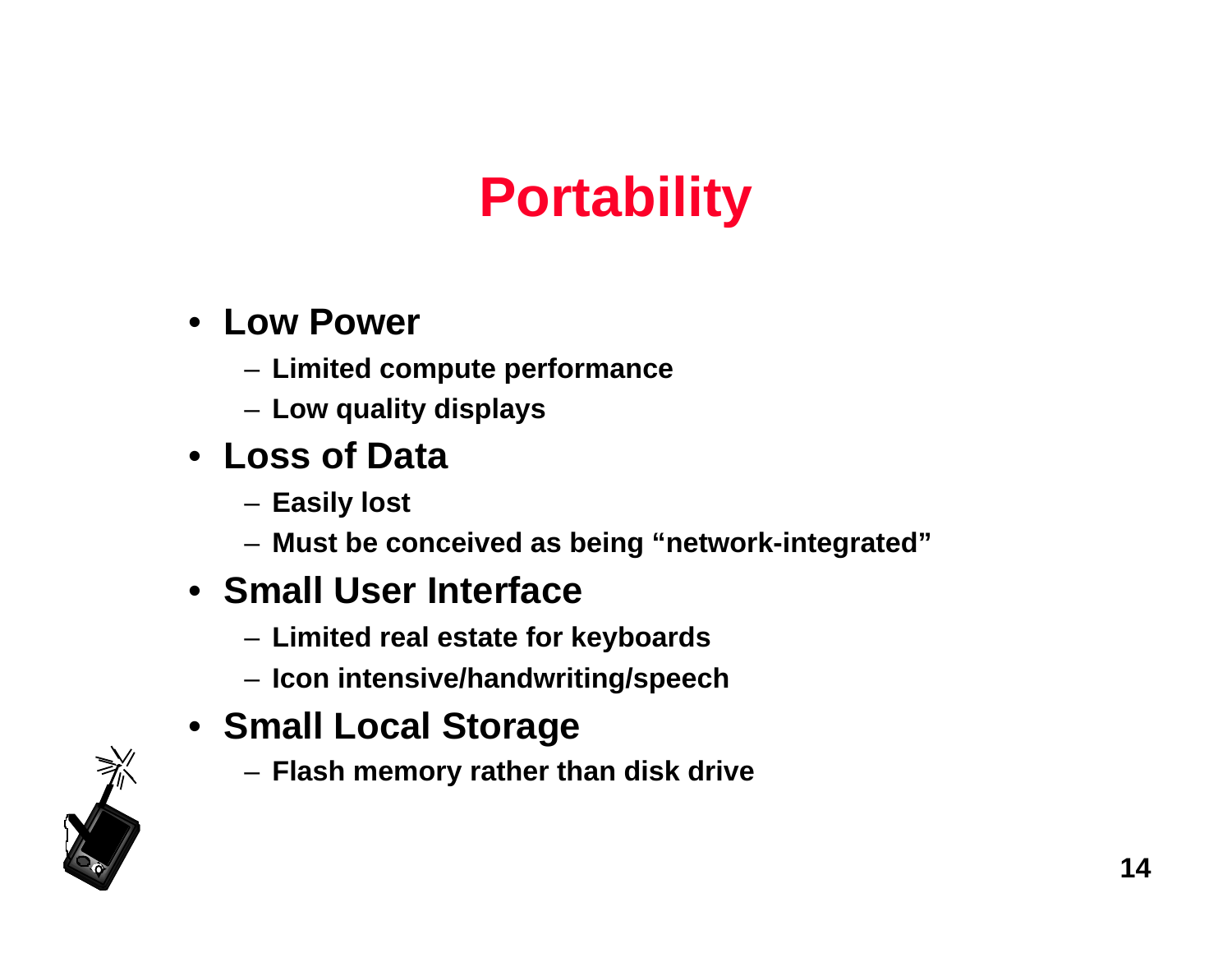# **Portability Issues**

- **It's the power, stupid!!**
- **Batteries**
	- **Weight, volume determine lifetime**
		- » **20 W-hrs per pound**
		- » **2 pounds, 10 hours = 2 W power consumption!**
	- **Power consumption: CV<sup>2</sup>ƒ**
		- » **Reduce C by increased VLSI integration and MCM technology**
		- » **Reduce V to lower operating voltages: 5 V to 3.3V to 2.5V and below**
		- » **Reduce ƒ by reducing clock frequency, standby and suspend power modes**
		- » **Intelligent operation: spin-down disk drives**

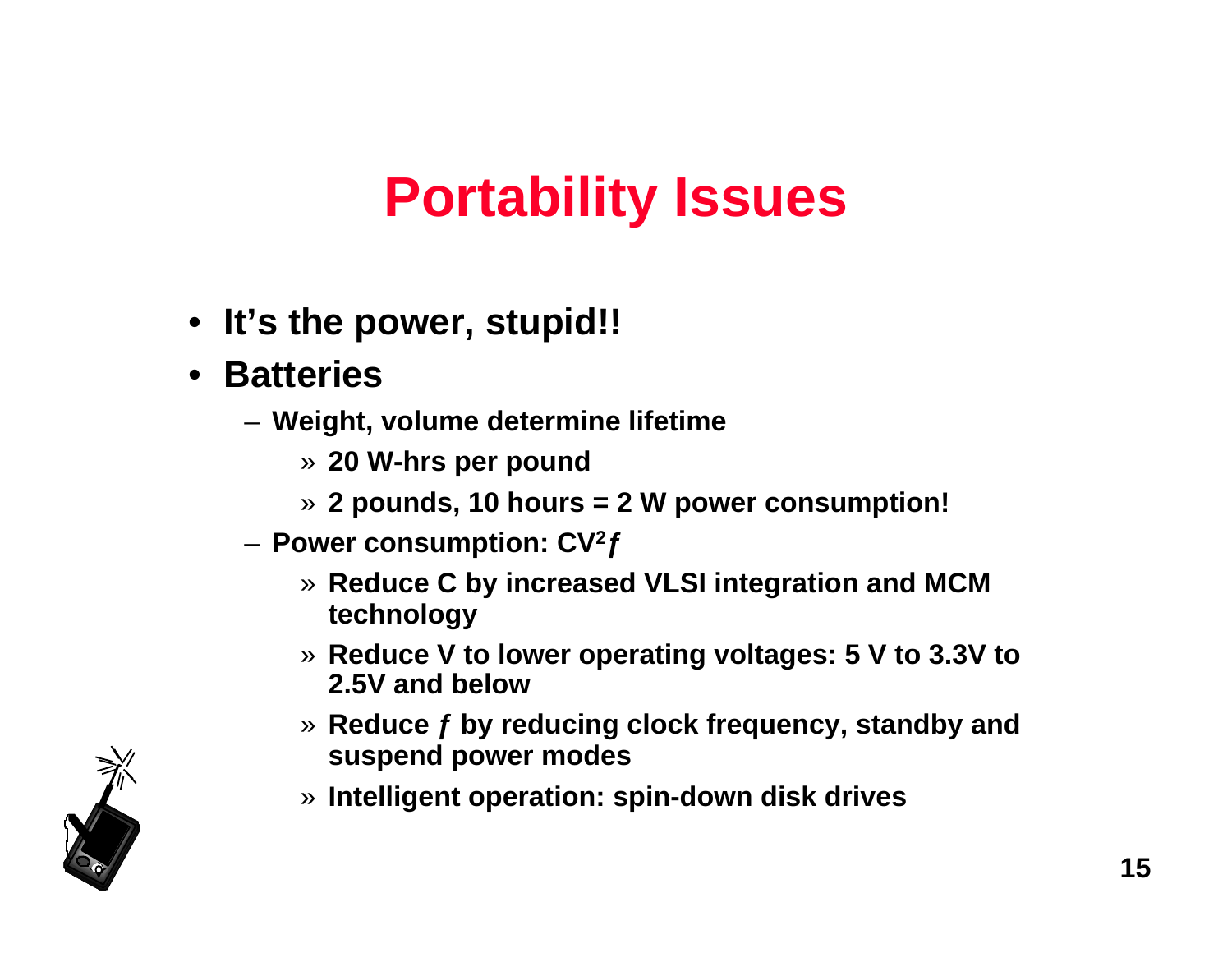# **Battery Technology**



– **Lead Acid**



– **Nickel Zinc**

– **Rechargeable Alkaline-Manganese**

– **Zinc Air**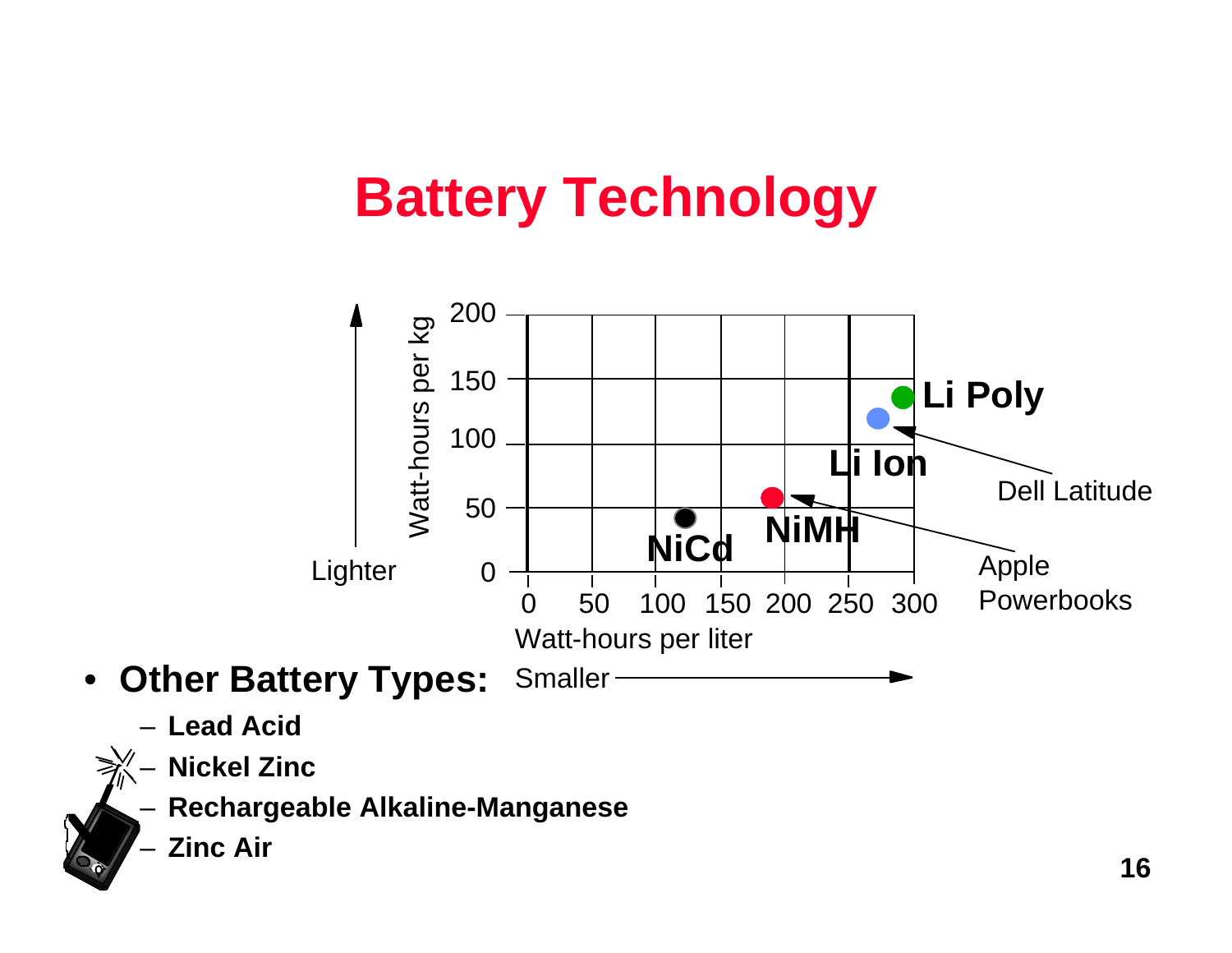## **Some PDA Product Parameters**

|                                       |            |     |            |         | <b>Batteries</b> |      | <b>Display</b> |       |
|---------------------------------------|------------|-----|------------|---------|------------------|------|----------------|-------|
|                                       | Mem Size   |     | MHz Proc   |         | # Hrs Type       | lbs. | <b>Pixels</b>  | sq in |
| <b>Armstad Pen</b><br>Pad PDA 600     | 128 KBytes | 20  | $Z-80$     | 40      | 3 AAs            | 0.9  | 240x320        | 10.4  |
| <b>Apple Newton</b><br>Message Pad    | 640 KBytes | 20  | <b>ARM</b> | $6 - 8$ | 4 AAAs           | 0.9  | 240x336        | 11.2  |
| <b>Apple Newton</b><br><b>110 Pad</b> | 1 MByte    | 20  | <b>ARM</b> | 50      | 4 AAs            |      | 1.25 240x320   | 11.8  |
| Casio Z-7000                          | 1 MByte    | 7.4 | 8086       | 100     | 3 AAs            | 1.0  | 320x256        | 12.4  |
| <b>Sharp Expert</b><br>Pad            | 640 KBytes | 20  | <b>ARM</b> | 20      | 4 AAAs           | 0.9  | 240x336        | 11.2  |

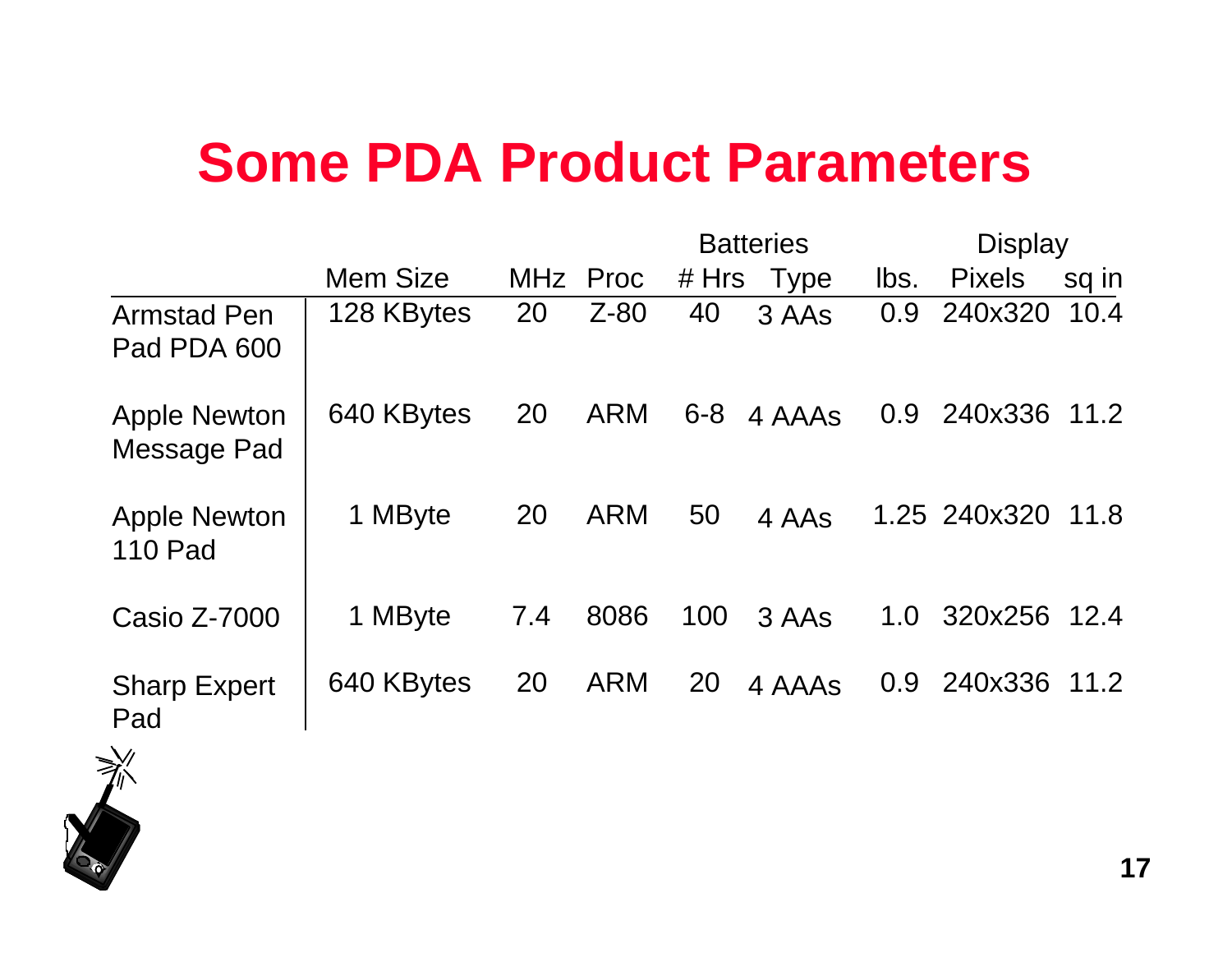## **Some PDA Product Parameters**

|                                     |             |       |               |     | <b>Batteries</b> |      | <b>Display</b>   |       |
|-------------------------------------|-------------|-------|---------------|-----|------------------|------|------------------|-------|
|                                     | Mem Size    |       | MHz Proc      |     | # Hrs Type       | lbs. | <b>Pixels</b>    | sq in |
| Tandy Z-550<br>Zoomer               | 1 MByte     | 8     | 8086          |     | 100 3 AAs        |      | 1.0 320x256 12.4 |       |
| <b>AT&amp;T EO 440</b><br>Pers Comm | 4-12 MBytes |       | 20 Hobbit 1-6 |     | <b>NiCd</b>      |      | 2.2 640x480 25.7 |       |
| Portable PC                         | 4-16 MBytes | $33+$ | 486           | 1-6 | <b>NiCd</b>      |      | 5-10 640x480     | 40    |

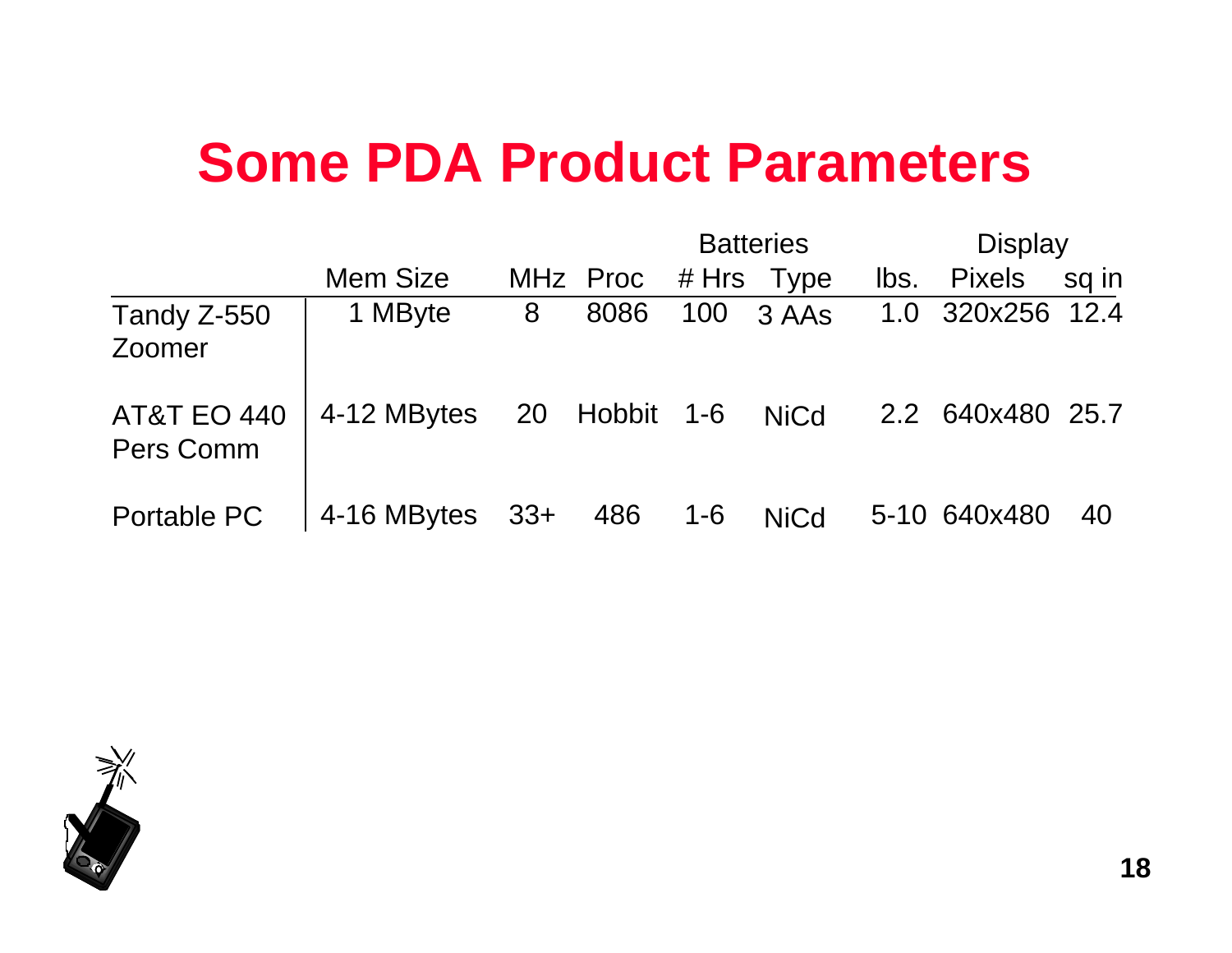## **Typical Laptop Power Consumption**

| Base System (2 MB, 25 MHz) | 3.650 W | 1.8 in PCMCIA hard drive  | $0.7 - 0.3$ W |
|----------------------------|---------|---------------------------|---------------|
| Base System (2 MB, 10 MHz) | 3.150   | Cell telephone (active)   | 5.400         |
| Base System (2 MB, 5 MHz)  | 2.800   | Cell telephone (inactive) | 0.300         |
| Screen backlight           | 1.425   | Infrared network          | 0.250         |
| Hard drive motor           | 1.100   | PCMCIA modem, 14.4 kbps   | 1.365         |
| Math co-processor          | 0.650   | PCMCIA modem, 9.6 kbps    | 0.625         |
| Floppy drive               | 0.500   | PCMCIA modem, 2.4 kbps    | 0.565         |
| <b>External keyboard</b>   | 0.490   | <b>GPS</b> receiver       | 0.670         |
| <b>LCD</b> screen          | 0.315   |                           |               |
| Hard drive active          | 0.125   |                           |               |
| IC card slot               | 0.100   |                           |               |
| Additional Mem (per MB)    | 0.050   |                           |               |
| <b>Parallel port</b>       | 0.035   |                           |               |
| Serial port                | 0.030   |                           |               |

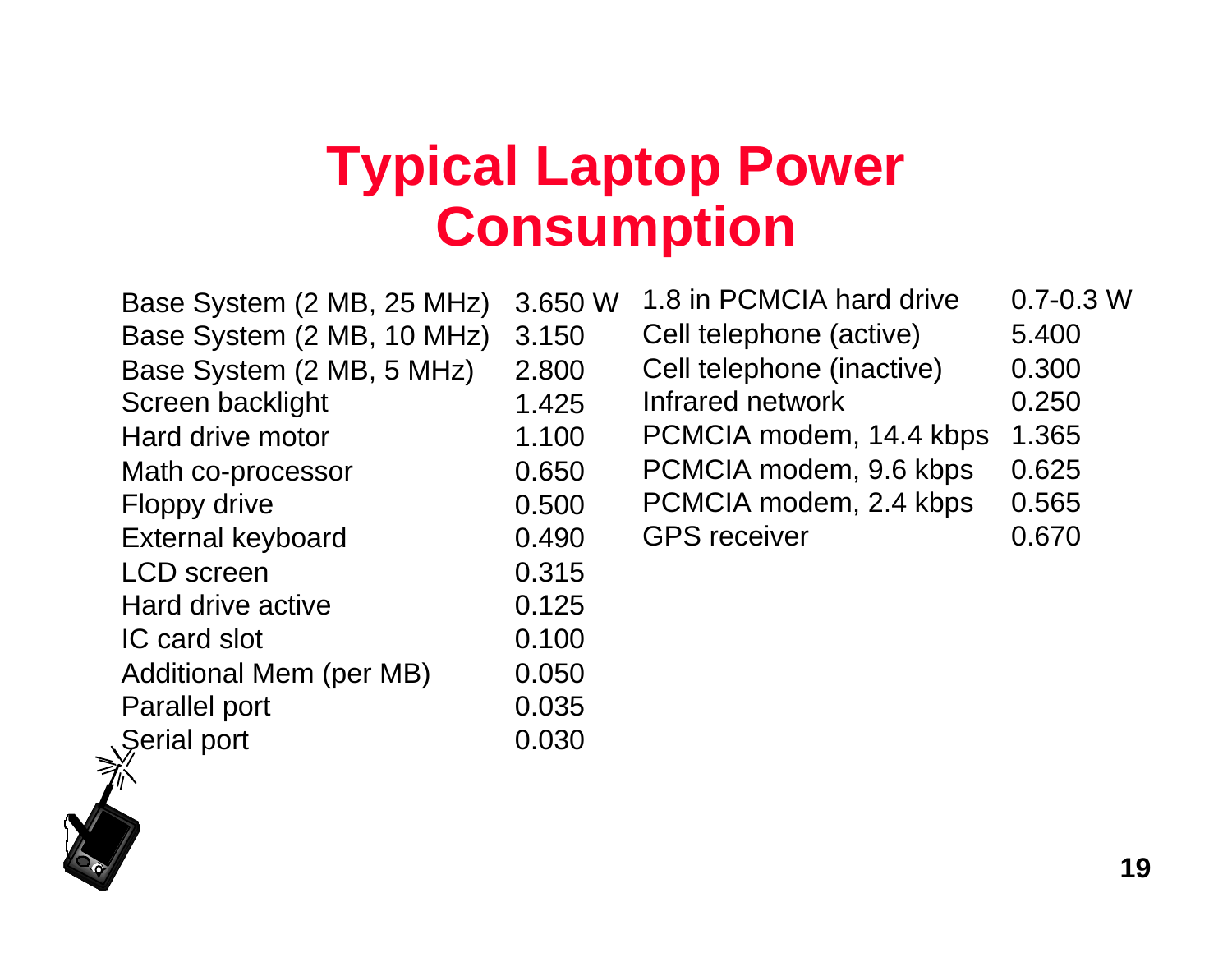## **Laptop Power Consumption**

**Compaq LTE 386/s20**



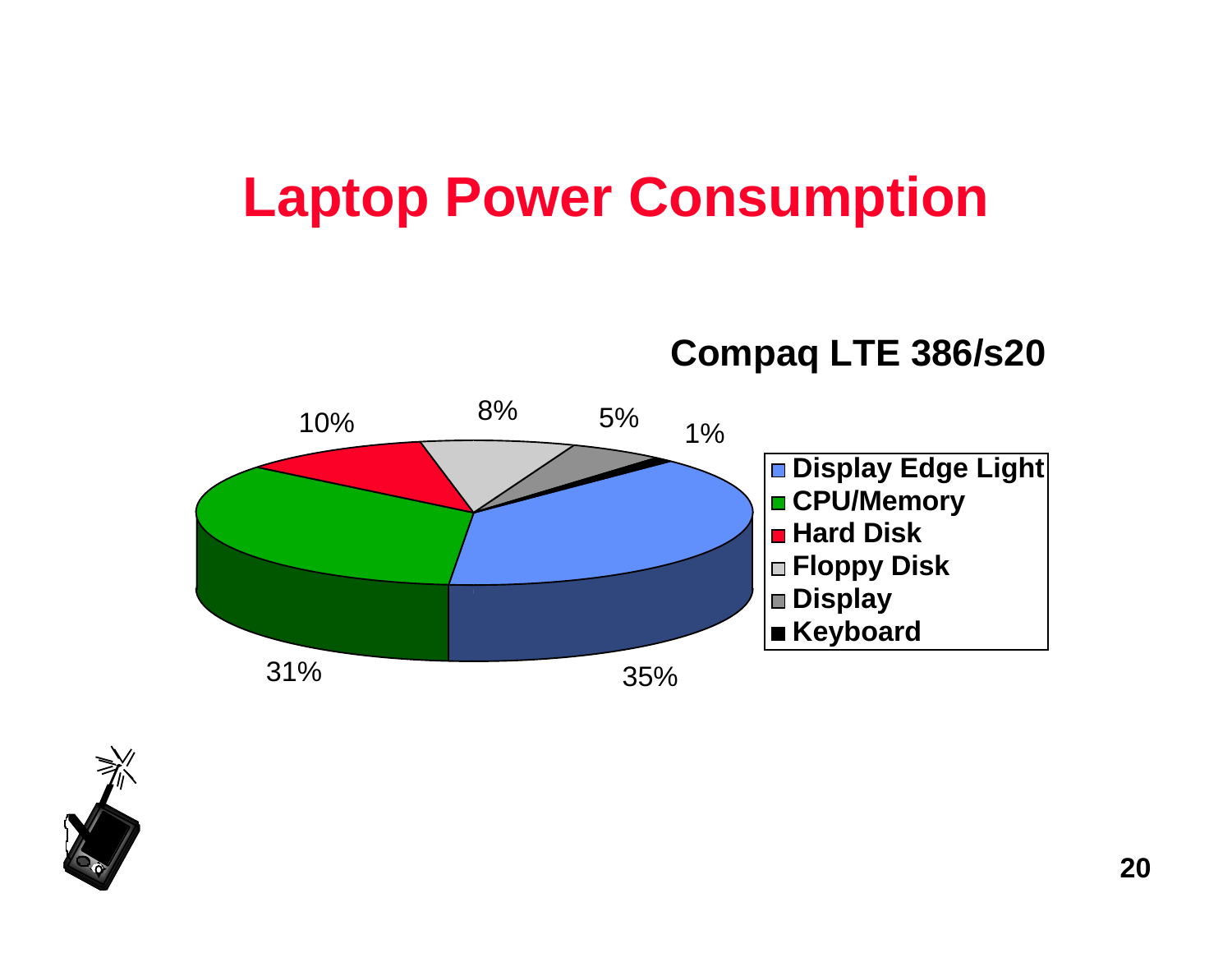## **InfoPad Power Consumption**



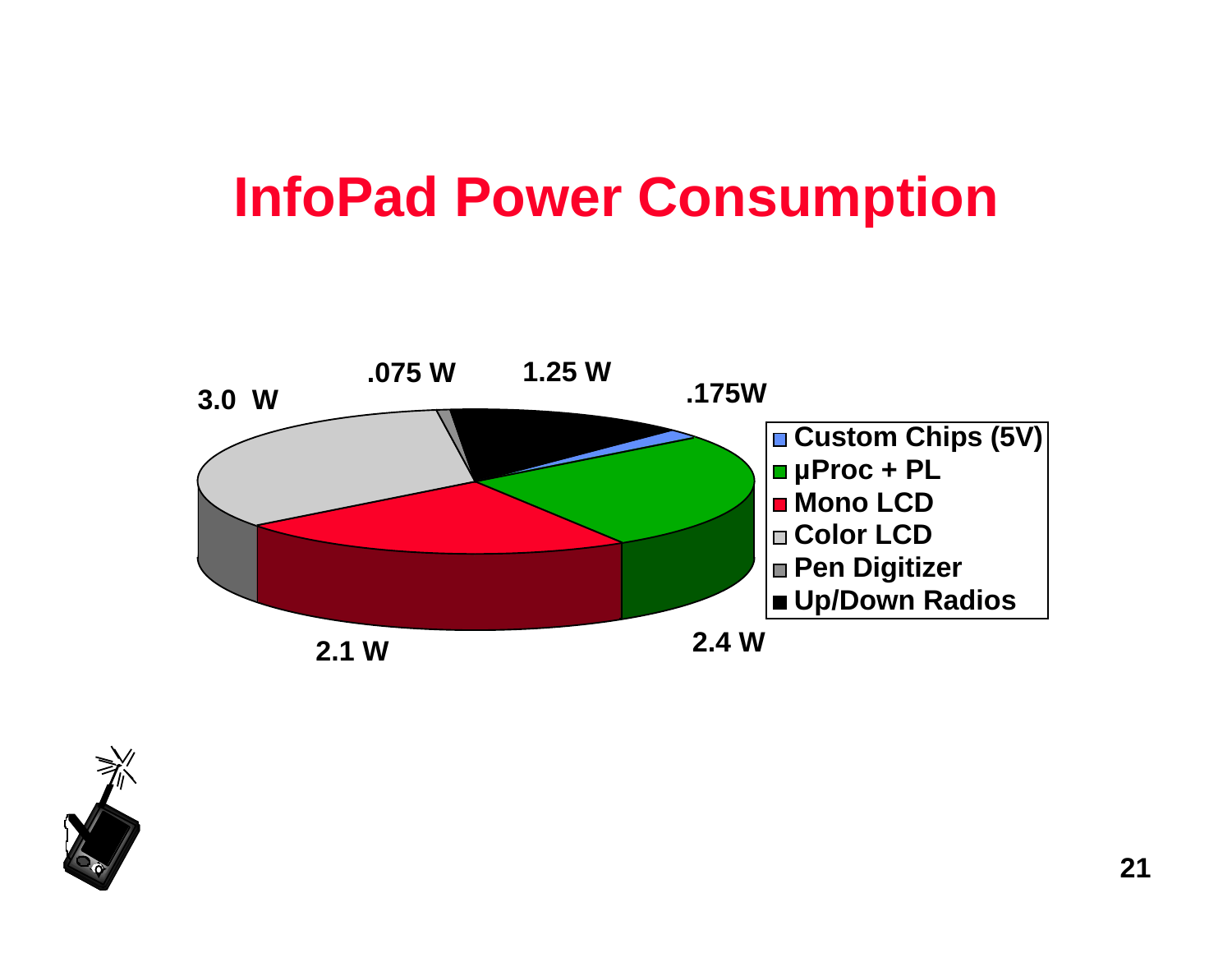# **Putting It All Together: Concepts in Mobile Computing**

- **Identification**
	- **Subscriber mobility: 700 phone number**
	- **Terminal mobility: mobile phone # or IP address**
	- **Application mobility**

### • **Registration**

- **Authentication: who are you?**
- **Authorization: what can you do?**
- **Allocation: how much will I give you?**

### • **Call/Connection Establishment**

- **Mobile Routing: Mobile IP, Cellular System HLR/VLR**
- **Resource Reservations: Reserve channels in advance**
- **Location Update: forward vs. hierarchy**